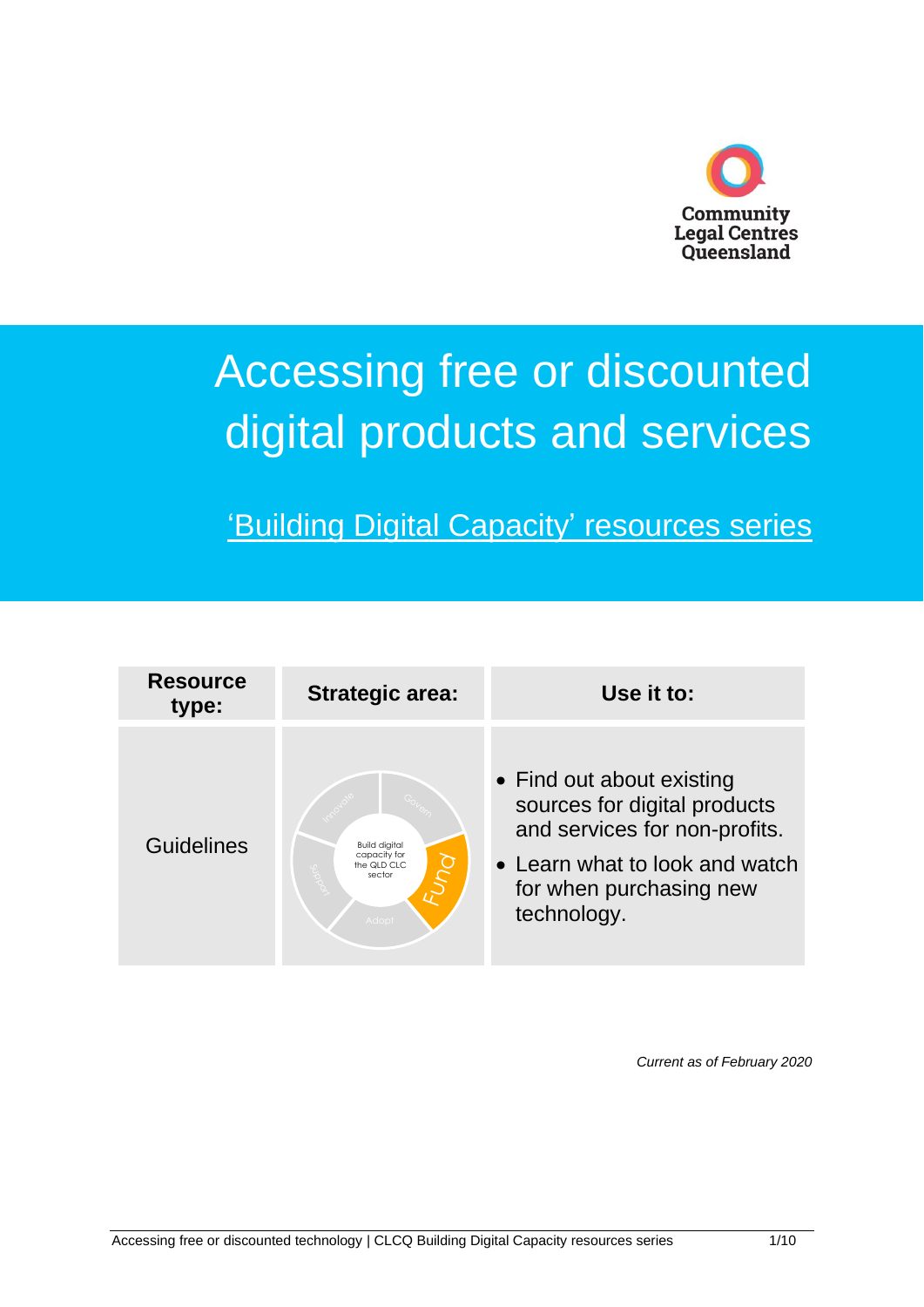# **CONTENTS**

#### **1 NFP DISCOUNTS AND DONATIONS FOR CLCS**

- $\Box$  What is non-profit pricing?
- $\Box$  What should you be aware of?

#### **2 PRICING MODELS**

- $\Box$  Why do pricing models matter?
- $\Box$  Free, freemium and premium
- $\Box$  Licensing models overview
- $\Box$  A closer look: subscriptions or one-off?
- $\Box$  A closer look: usage-dependent or unlimited?
- $\Box$  A closer look: single user or concurrent licenses?

#### **3 FREE/DISCOUNTED TECHNOLOGY: THE CHECKLIST**

A quick checklist to run through if your CLC is looking at a technology product under an NFP offering, and insights on the other costs of technology.

> Other relevant resources in our **Building Digital Capacity resources series**:

• *Budgeting for technology spend*.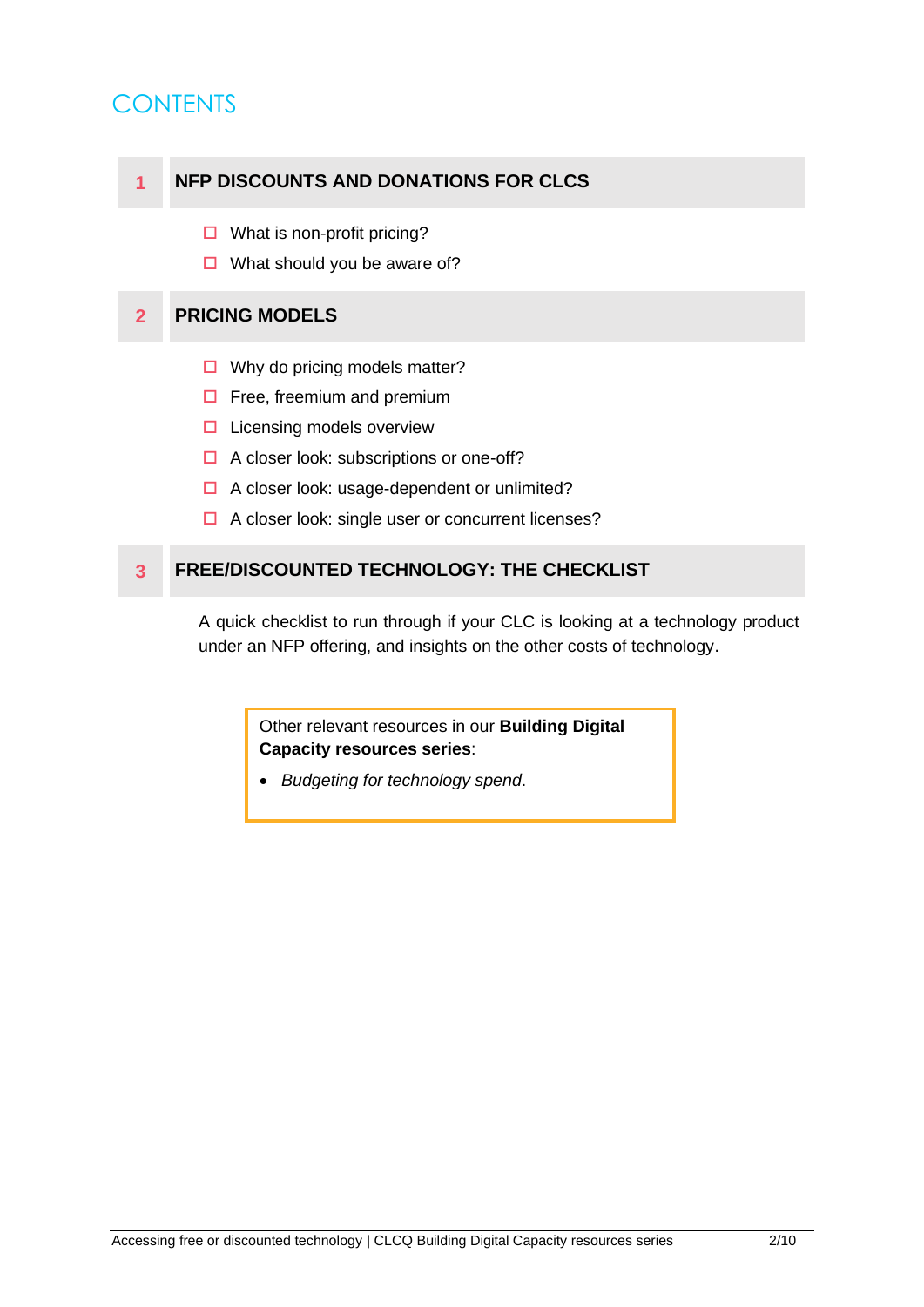# 1 - NFP DISCOUNTS AND DONATIONS FOR CLCS

#### **What is non-profit pricing?**

Affordability of technology has dramatically increased in the last decade, making access to modern and powerful digital tools easier than ever for non-profits. On top of the myriad of products (and pricing models) offered by software vendors, not-for-profit organisations also have the opportunity to access special non-profit pricing programmes.

Nowadays, more and more IT vendors who operate in the commercial sector offer non-profit pricing, either in the form of discounts (a % off the standard commercial price) or donations (the product is completely free).

To find out if there is a non-profit pricing offer for the product or service you are after, check:

- the vendors' website;
- [ConnectingUp.org.](http://www.connectingup.org/)

**Connecting Up** CLCs can register for free with ConnectingUp to access a wide range of software and hardware at discounted prices.

The table below provides a small sample of popular technology providers which have nonprofit pricing offers:

| <b>Functionalities</b>            | <b>Vendors &amp; Products</b>                                                 |
|-----------------------------------|-------------------------------------------------------------------------------|
| <b>Productivity Suites</b>        | Google (Google for Work suite)<br>Microsoft (MS365)                           |
| Enterprise systems and CRM        | Salesforce, Microsoft Dynamics, NetSuite                                      |
| Collaboration                     | Slack, Trello, Yammer (part of Microsoft suite)                               |
| Accounting systems                | <b>XERO, MYOB</b>                                                             |
| Networking and security           | Citrix, Cisco, Symantec                                                       |
| Project and product<br>management | Atlassian, Smartsheet, Basecamp, Asana                                        |
| Digital content development       | Adobe (Creative Suite applications: Acrobat, Illustrator,<br>Photoshop, etc.) |

#### **No non-profit pricing advertised?**

**What should you be aware of?** Vendors don't always advertise they have a non-profit pricing, so contact them directly. And if they don't have yet an official NFP offer, they may be willing to start one. It's always worth asking.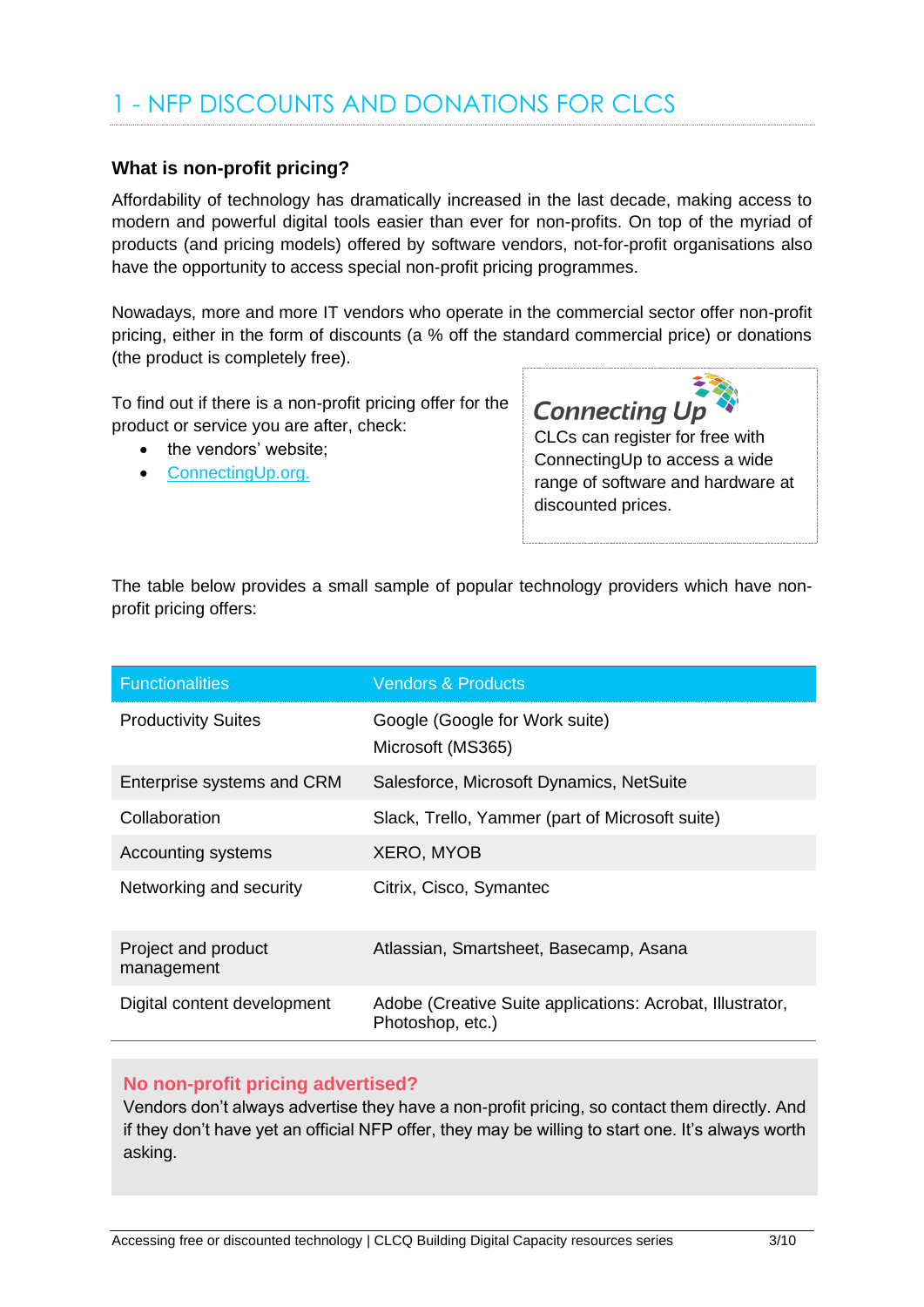Discounts and donations are great, but make sure you check they apply to your organisation and what you need.

Most of all, check the pricing information is up-to-date and correct. Offerings change, and, fortunately for the non-profit sector, usually in favour of NFPs (vendors are more likely to extend their non-profit programs than restrict them). The examples provided in this guide are correct as of January 2020, but may well be superseded over time.

Finally, make sure you get a quote or confirm pricing with the supplier before you go to your board or manager for approval.

*Checking eligibility conditions:*

| Are you eligible?                                                             | Organisations eligible for NFP pricing are typically those that<br>have recognisable charity status in the country they operate in<br>and/or are income tax exempt. However, vendors have their<br>own eligibility criteria, and some may have specific exclusions. |
|-------------------------------------------------------------------------------|---------------------------------------------------------------------------------------------------------------------------------------------------------------------------------------------------------------------------------------------------------------------|
|                                                                               |                                                                                                                                                                                                                                                                     |
| pricing apply to<br>Australia?                                                | Check that the non-profit pricing applies to Australia; most<br>vendors are global these days but not all have extended their<br>donation or discount programs to all countries.                                                                                    |
|                                                                               |                                                                                                                                                                                                                                                                     |
| Does the NFP<br>pricing apply to the<br>specific product<br>version you need? | Check the NFP pricing applies to the particular product and<br>version you are after and includes the modules / functions you<br>need.                                                                                                                              |
|                                                                               |                                                                                                                                                                                                                                                                     |
| Are there limitations<br>to who can use it<br>and how?                        | Verify if the non-profit pricing applies to the type and number of<br>users you have, and level of usage you need (e.g. volumes of<br>data included).                                                                                                               |
|                                                                               | Does the non-profit                                                                                                                                                                                                                                                 |

#### **Working with volunteers?**

Watch out for pricing conditions for non-staff members of your CLC. For example, Microsoft has specific conditions around how volunteers using the MS365 suite (discounts offered for volunteers, rather than donations).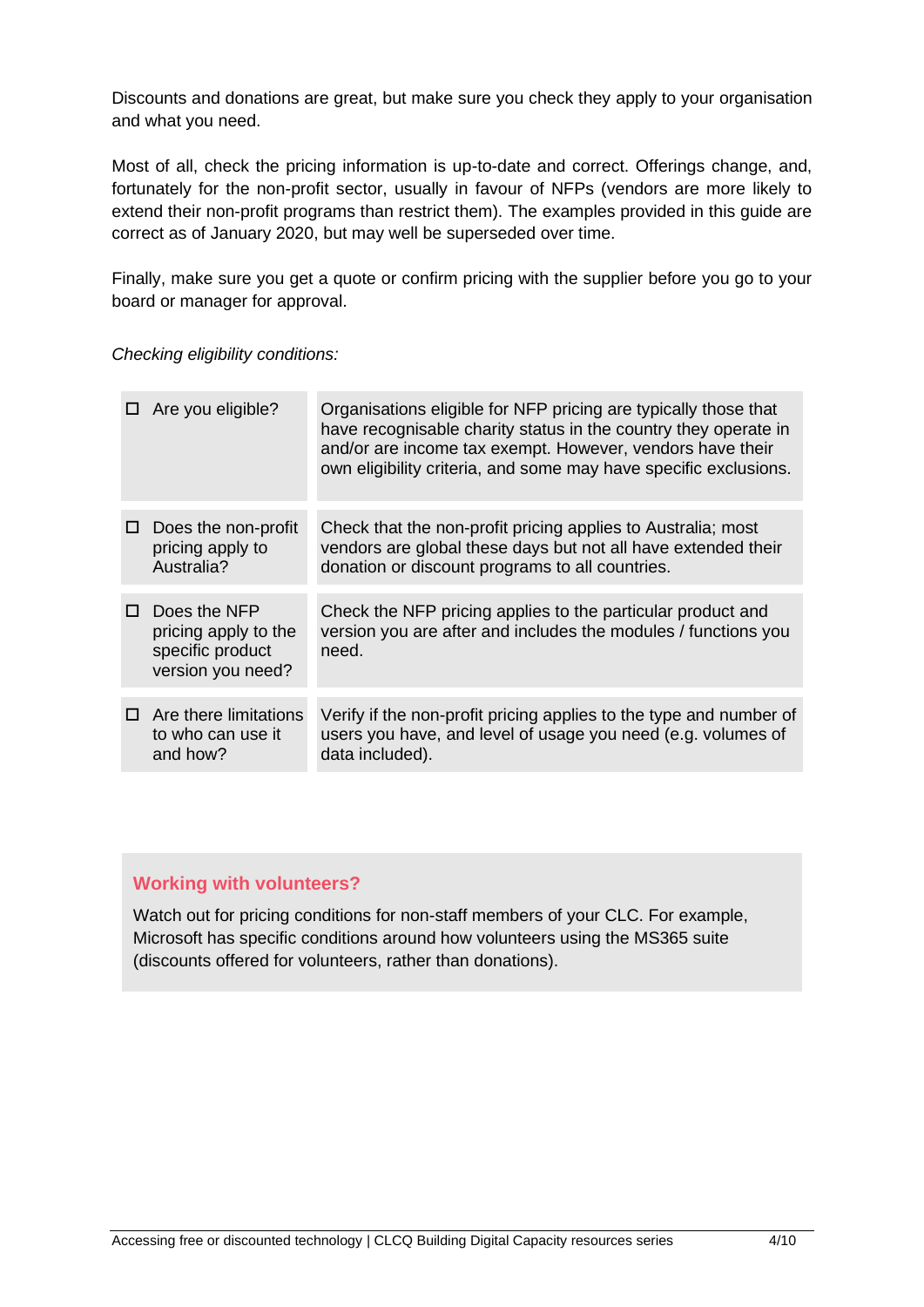# 2 – PRICING MODELS

#### **Why do pricing models matter?**

When you are looking at different products, it's important you understand the implications of product pricing so you can compare like-for-like costs, and budget accurately.

Over the last few years, the trend has been for software vendors to move away from one-off (also called perpetual) licenses to subscription models (typically offered under the Software as a Service (SaaS) model).

For example, it used to be the norm (and only option) to purchase Microsoft Office (Word, Excel, Outlook, PowerPoint, etc.) licenses, but the cloud-based version (MS365) is now offered on a subscription basis only. Adobe has now almost completed retired options to purchase any products from its Creative Suite (Acrobat Pro, Photoshop, Illustrator, etc.) other than through its subscription model.

#### **Free, 'freemium' and premium**

The freemium model has gained much popularity, particularly for online and mobile apps, and can be a good way to start with a new digital tool, or try it out. Here's an overview of the different between free, freemium and premium models:

| FREE                                                                                                                                                                                                                     | <b>FREEMIUM</b>                                                                                                                                                                                                                    | <b>PREMIUM</b>                                                                                                                                                         |
|--------------------------------------------------------------------------------------------------------------------------------------------------------------------------------------------------------------------------|------------------------------------------------------------------------------------------------------------------------------------------------------------------------------------------------------------------------------------|------------------------------------------------------------------------------------------------------------------------------------------------------------------------|
| Access is completely free,<br>but can be restricted in<br>time for the purpose of<br>free trials. Free plans<br>(particularly for mobile<br>apps and websites) may<br>involve adverts being<br>displayed on your screen. | Product is offered free<br>within specific usage limits<br>(e.g. limited number of<br>users or transactions, or<br>access restricted to basic<br>functionalities). You can<br>move to tiered paid plans to<br>remove those limits. | There is no free access,<br>but these paid plans<br>often come under<br>multiple tiers, depending<br>on user numbers,<br>functionalities required<br>and data volumes. |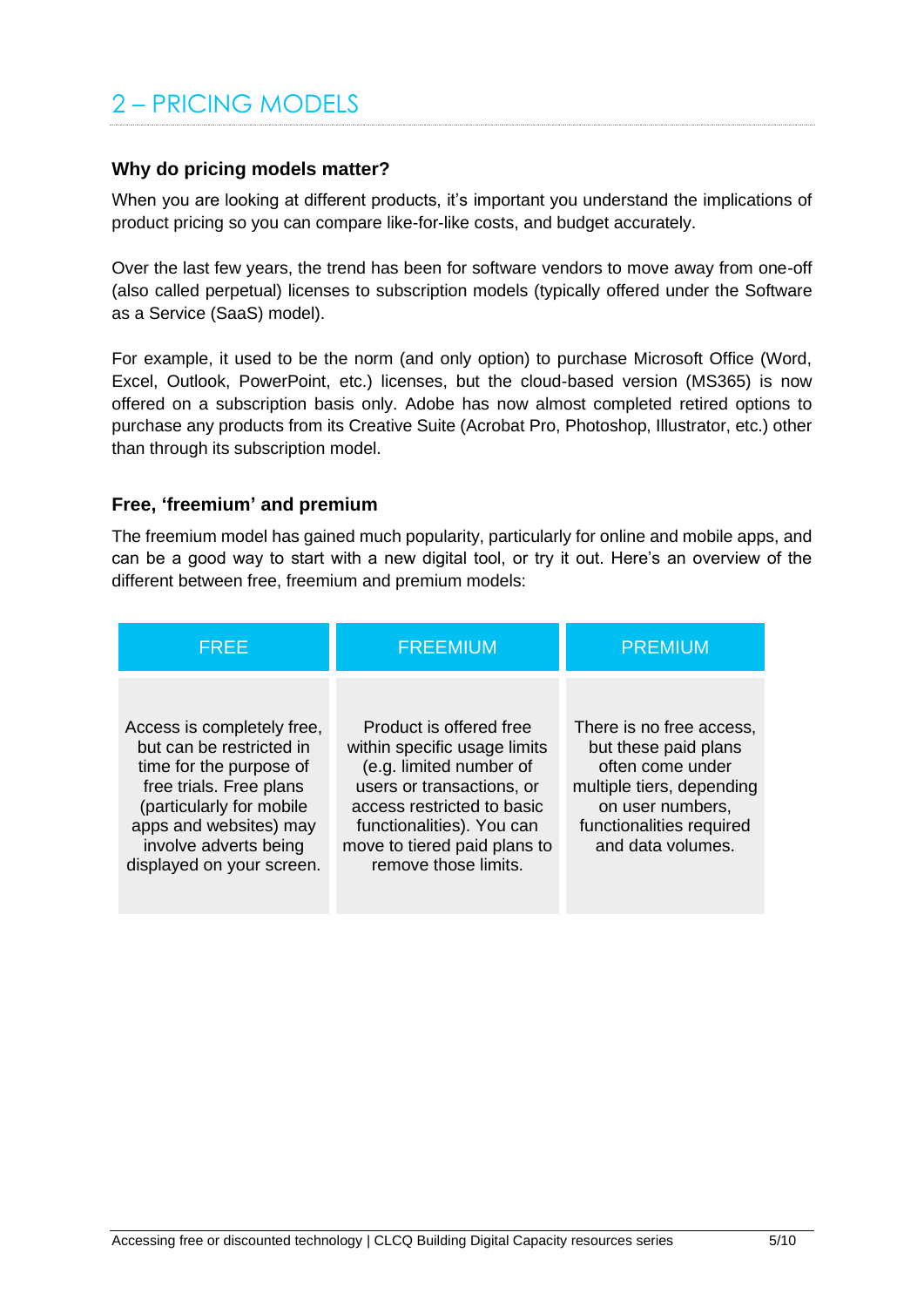#### **Licensing models**

A license basically allows you to access a system or application within specific terms and conditions of usage. This section explores the key questions to consider when looking at purchasing software, together with advantages and things to check before you buy:



#### **Pricing transparency:**

The willingness to advertise clear pricing and associated terms and conditions varies greatly between vendors. Some will display their pricing on their website and what it includes (and excludes), whereas for others you will need to request formal quotations.

Always check directly with a vendor if you are not clear on the final costs to pay (and to ask about that non-profit discount), and what conditions apply if you need to make changes to your original order (for example adding or removing licenses).

Licensing can get complex, particularly for major systems that involve multiple components. Regardless of the pricing model, you need to be comfortable you understand inclusions and exclusions, particularly with regards to support and maintenance, including version upgrades.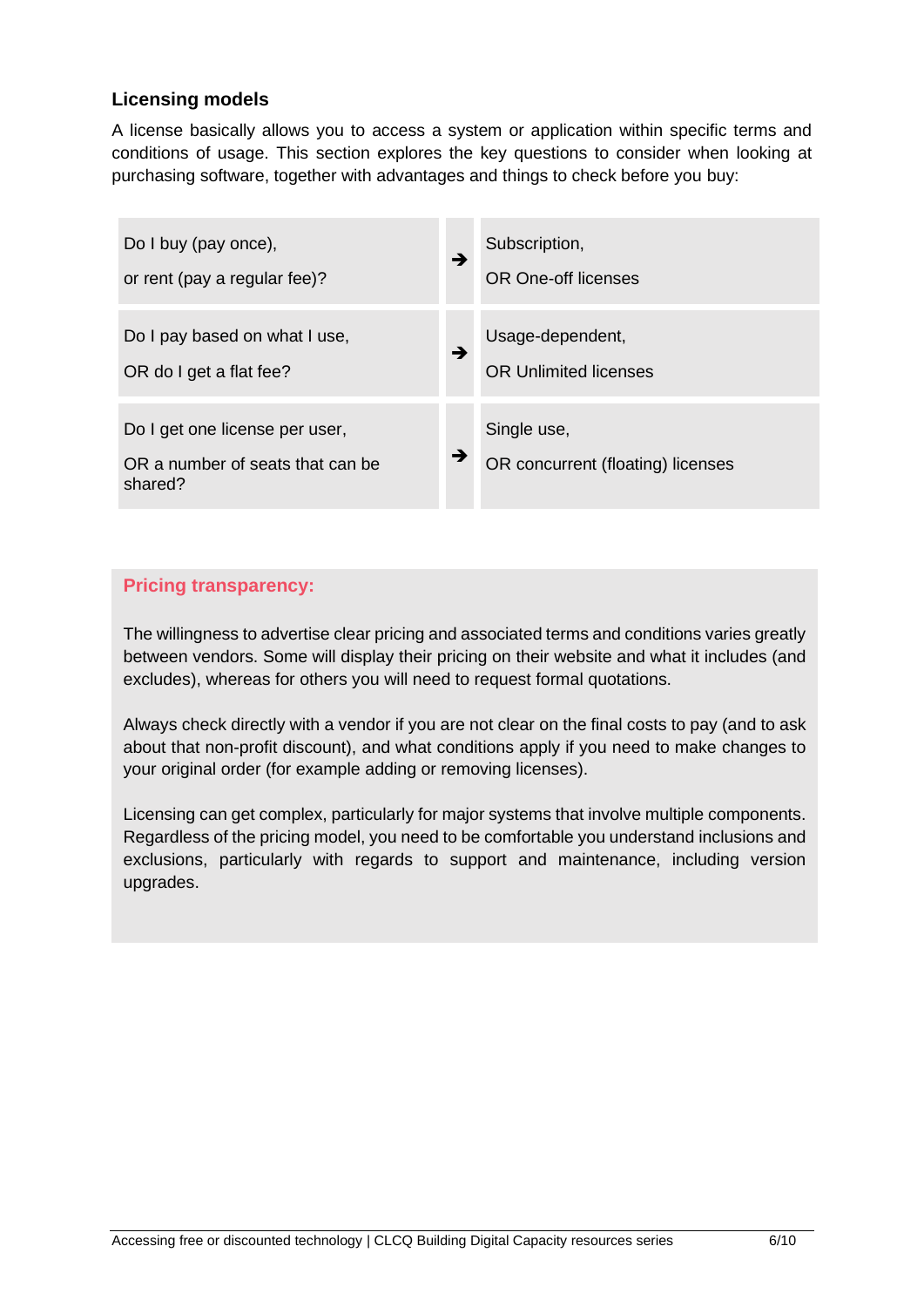#### **A closer look: subscriptions or one-off?**

Each license model has pros and cons. The table below provides a comparison of licenses sold under subscription models and one-off.

|                         | Subscription (pay as you go)                                                                                                                                                                                                                                                           | <b>One-off (perpetual)</b>                                                                                                                                                                        |
|-------------------------|----------------------------------------------------------------------------------------------------------------------------------------------------------------------------------------------------------------------------------------------------------------------------------------|---------------------------------------------------------------------------------------------------------------------------------------------------------------------------------------------------|
| <b>What it</b><br>means | Pay a fee on a regular basis,<br>such as monthly or yearly<br>(annual plans often have a<br>discount applied)                                                                                                                                                                          | • Pay a fee once for the number<br>of licenses you need                                                                                                                                           |
| Good<br>for             | • Spreading out your costs and a<br>lower upfront cash investment<br>Predicting your ongoing IT<br>spend<br>Always having access to the<br>$\bullet$<br>latest version of the software<br>Greater flexibility for fluctuating<br>٠<br>usage needs (e.g. changes in<br>number of users) | Organisations that have an<br>$\bullet$<br>allocated budget to spend now<br>Capitalising your costs*<br>Solutions for which continuous<br>access to the latest version is<br>not deemed important |
| What to<br>check        | Conditions for changing or<br>terminating plans<br>Inclusions / exclusions related<br>to support and maintenance                                                                                                                                                                       | Whether the agreement<br>includes future version<br>upgrades<br>Inclusions / exclusions related<br>to support and maintenance                                                                     |

### **\* Capex or Opex?**

In general subscriptions licenses can be considered as **Opex** (operational expenditure) whereas one-off licenses can come under **Capex** (capital expenditure). However, there is no systematic rule and how you treat the expense will depend on the terms of the licensing agreement, and the type of accounting you use, so be sure to seek advice from your accountant.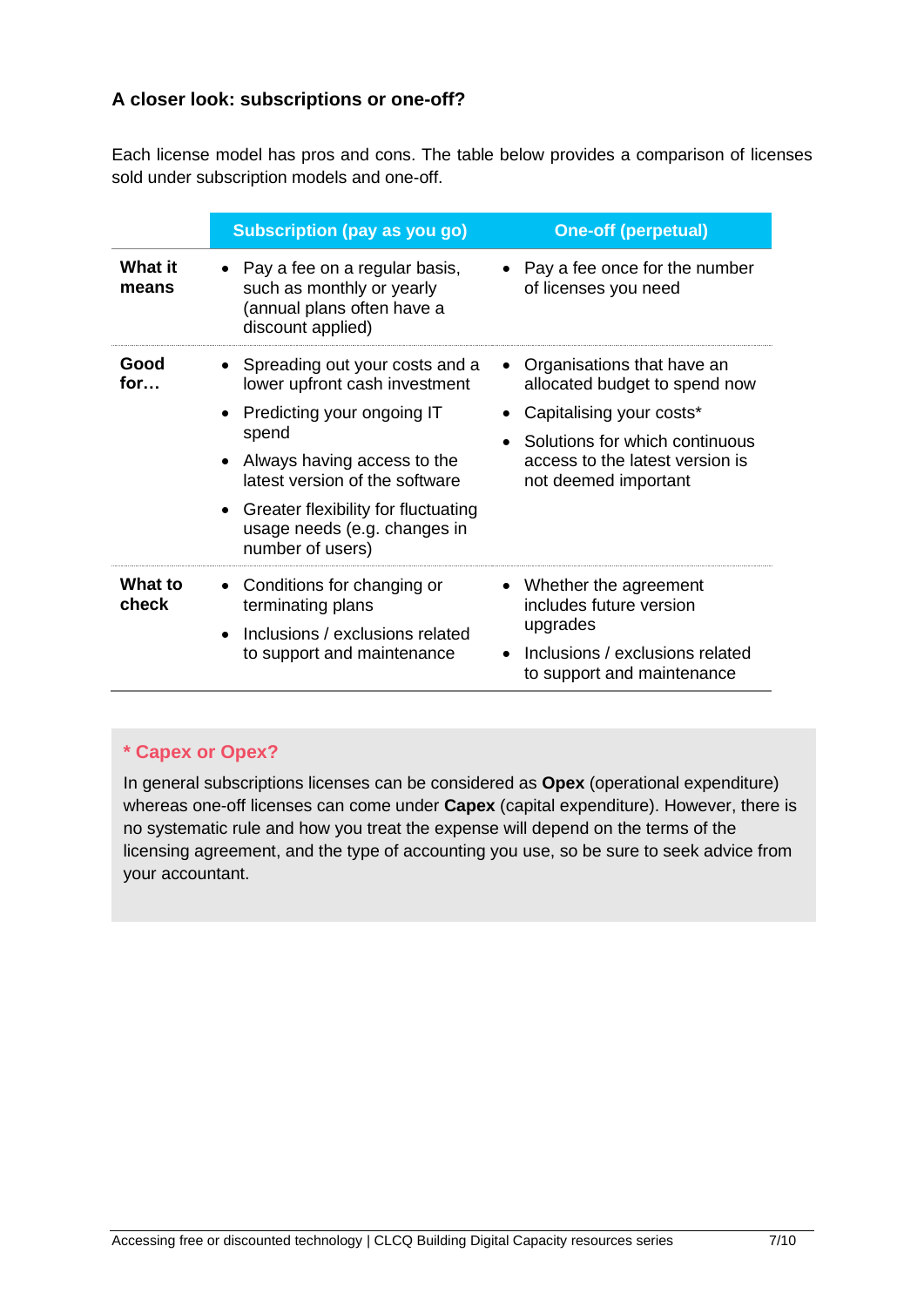#### **A CLOSER LOOK: Usage-dependent or unlimited?**

Some licenses come with limits on how much you use, whether it's number of users, data or functionalities. The table below provides an overview of licenses that have usage restrictions vs those that have unlimited usage.

|                         | <b>PER USAGE</b>                                                                                                                                                                                                                                                                                                                                                | <b>UNLIMITED</b>                                                                                                                                                                                    |
|-------------------------|-----------------------------------------------------------------------------------------------------------------------------------------------------------------------------------------------------------------------------------------------------------------------------------------------------------------------------------------------------------------|-----------------------------------------------------------------------------------------------------------------------------------------------------------------------------------------------------|
| <b>What it</b><br>means | Pay for what you need; your<br>costs will vary depending on<br>one or more of the following:<br>number of licenses required<br>volume of data used (e.g.<br>$\overline{\phantom{a}}$<br>storage, transactions, number<br>of records)<br>features used (vendors often<br>$\overline{\phantom{a}}$<br>offer tiered solutions ranging<br>from basic to exhaustive) | Organisations get unlimited<br>access and usage of the tool,<br>including:<br>unlimited numbers of users<br>unlimited data volumes<br>'Enterprise' plans often fall<br>under this type of agreement |
| Good<br>for             | Organisations with a stable or<br>predictable usage growth<br>Organisations who can work<br>$\bullet$<br>effectively within a limited<br>usage                                                                                                                                                                                                                  | Organisations with current (or<br>planned) large number of users<br>or volumes of data                                                                                                              |
| <b>What to</b><br>check | Flexibility in usage limits, either<br>up or down                                                                                                                                                                                                                                                                                                               | Whether some restrictions may<br>still apply to specific user<br>groups (e.g. volunteers or<br>users external to your<br>organisation)                                                              |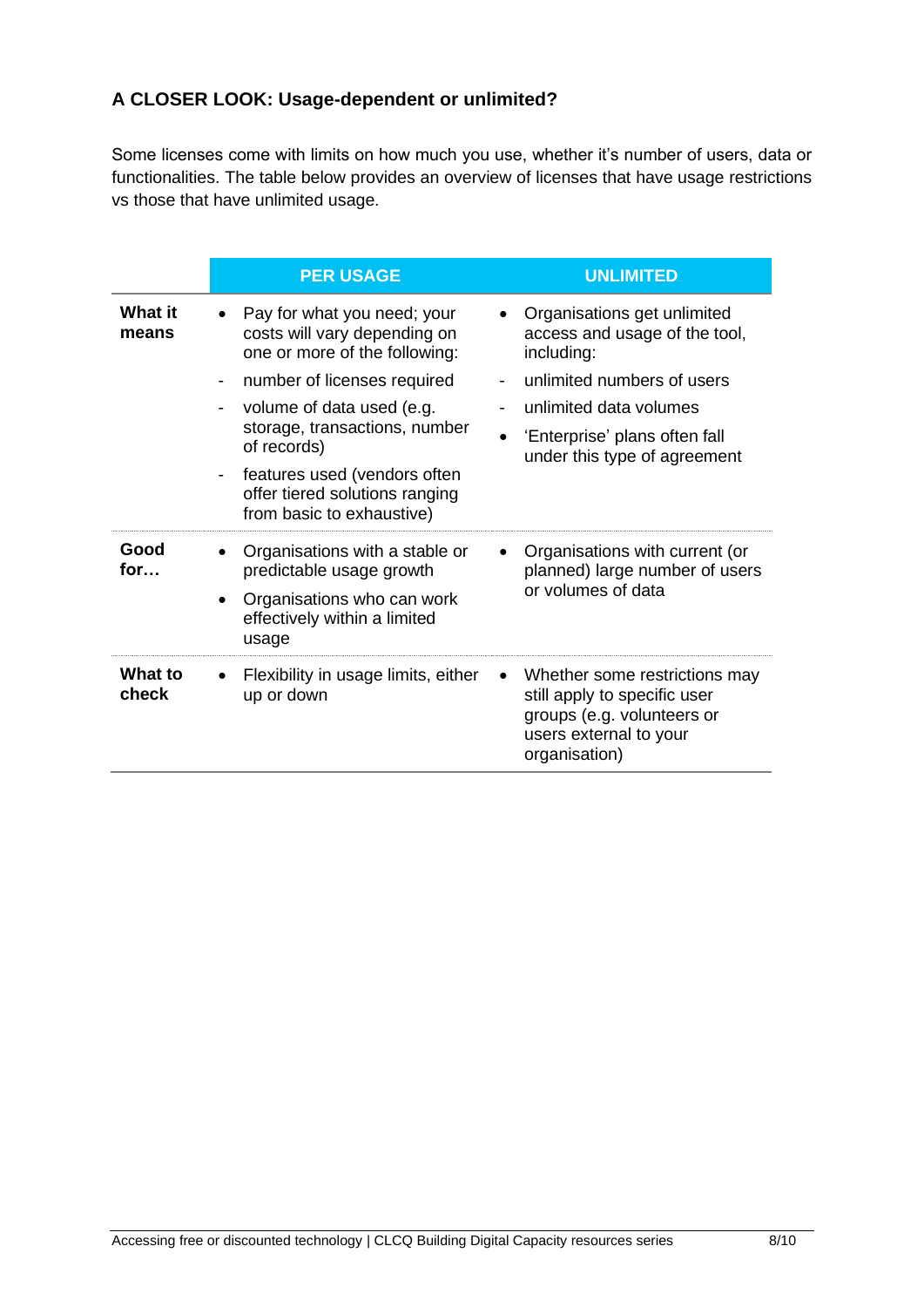#### **A CLOSER LOOK: Single use or concurrent licenses?**

|                         | <b>SINGLE USE</b>                                                                                                                                                                                                                        | <b>CONCURRENT (FLOATING)</b>                                                                                                                                                                                                                                                                                                                                                              |
|-------------------------|------------------------------------------------------------------------------------------------------------------------------------------------------------------------------------------------------------------------------------------|-------------------------------------------------------------------------------------------------------------------------------------------------------------------------------------------------------------------------------------------------------------------------------------------------------------------------------------------------------------------------------------------|
| What it<br>means        | Allows access for a specific<br>individual (or account); licenses<br>are usually named licenses<br>(i.e. they are associated to a<br>person)                                                                                             | Allows a maximum set number<br>of users to access the system<br>at the same time<br>• Users usually still get their own<br>login, but cannot access the<br>system if all the 'seats' are<br>taken                                                                                                                                                                                         |
| Good<br>for             | Organisations who want to<br>make sure that users can<br>always access the system,<br>regardless of how many other<br>users are logged in<br>User groups that need to<br>access the system frequently,<br>as part of their normal duties | Organisations who want to<br>$\bullet$<br>optimise their costs and know<br>that not all users will be on the<br>system at the same time (e.g.<br>teams that work in shift,<br>allowance for people away,<br>users who don't need access<br>on a daily basis)<br>Users who don't need to<br>$\bullet$<br>access the system often and<br>/or for whom it's not critical to<br>be locked out |
| <b>What to</b><br>check | Whether you can easily<br>transfer one license from one<br>individual to another (for<br>example when someone<br>leaves your organisation) and<br>what happens to the data when<br>you do                                                | • Whether vendors will allow you<br>a mix of concurrent and single<br>use, so you avoid having<br>critical users like administrators<br>or 'heavy users' locked out                                                                                                                                                                                                                       |

#### **\* What about generic usernames?**

One way to reduce license costs is to use generic usernames (e.g. adminuser@clcX.org.au) instead of named user licenses. However, the cost gain should be balanced against security and privacy risks, as generic usernames mean that you will not be able to trace who exactly accessed the system or changed the data. Hence, generic usernames should be avoided for any systems that involve either access to personal data or changes to data which you may need to track later on.